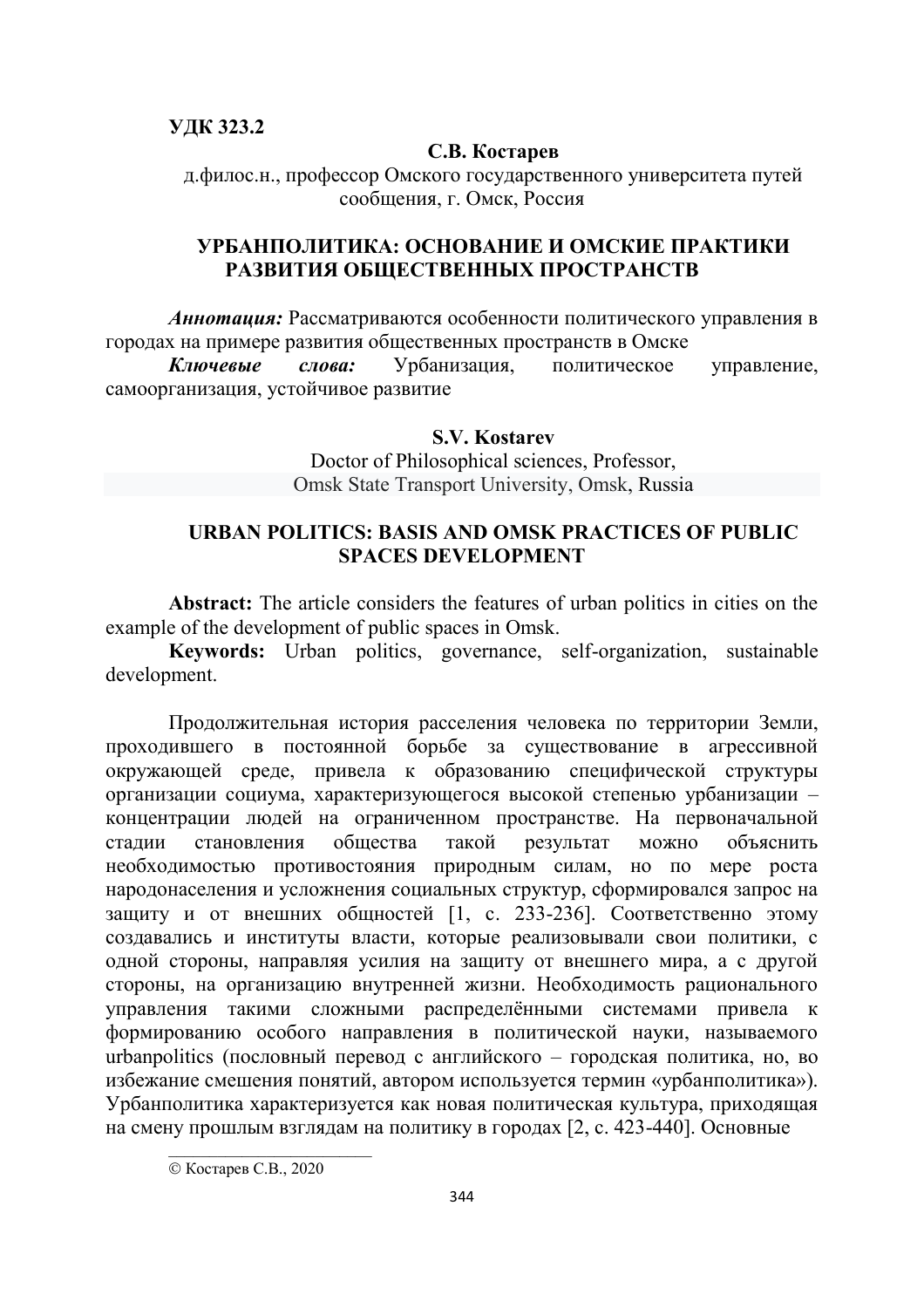парадигмы последних десятилетий, использованные при реализации городской политики, постепенно теряли свою значимость в условиях глобализации, снижениявлияния государства на жизнь местных сообществ и ряда других современных социально-политических процессов, которые подрывали незыблемость архаичных теорий политики, основанных на признании доминирования иерархических систем управления, возможности выделения социальных классов и режимов. На смену им приходят инновационные лидеры, субстанциональные деятели и новые формы гражданской активности, что требуетпереосмысления городской политической динамики, как на уровне основных принципов устройства стран, так и на локальном уровне отдельной городской территории.

Институт власти, существовавший продолжительное время в нашей стране, представлял собой иерархический механизм, анализ которого с точки зрения отношений источника и инструмента реализации, уже был проведён автором ранее  $[3, c. 77-80]$ . С момента создания СССР существовало фактически, а в 1977 году было закреплено в Конституции, доминирование единственной политической партии: «Статья 6. Руководящей и направляющей силой советского общества, ядром его политической системы, государственных и общественных организаций является Коммунистическая партия Советского Союза. ... Коммунистическая партия определяет генеральную перспективу развития общества, линию внутренней и внешней политики СССР, руководит великой созидательной деятельностью советского народа, придает планомерный научно обоснованный характер его борьбе за победу коммунизма». Но в этом же документе указывается роль граждан: «Статья 2. Вся власть в СССР принадлежит народу...», «Статья 48. Граждане СССР имеют право участвовать в управлении государственными и общественными делами, в обсуждении и принятии законов и решений общегосударственного и местного значения», «Статья 49. Каждый гражданин СССР имеет право вносить в государственные органы и общественные организации предложения об улучшении их деятельности, критиковать недостатки в работе». Таким образом, источником власти выступал народ, реализующей силой- политическая партия, а граждане являлись участниками политического процесса. Отдельно уровень городской политики не выделялся и входил в общую систему власти, действие которой определялись исходя из квалификации и деловых качеств руководителей партийных и советских органов.

После принятия в 1993 году всенародным голосованием новой Конституции, политический механизм существенно изменился и вместо одной партии, как единственной политической силы, появился комплекс властных акторов, в том числе человек, как высшая ценность, народ, как источник власти, и местное самоуправление, как самостоятельный компонент политической системы страны: «Статья 2. Человек, его права и свободы являются высшей ценностью. Признание, соблюдение и защита прав и свобод человека и гражданина - обязанность государства». «Статья 3. 1. Носителем суверенитета и единственным источником власти в Российской Федерации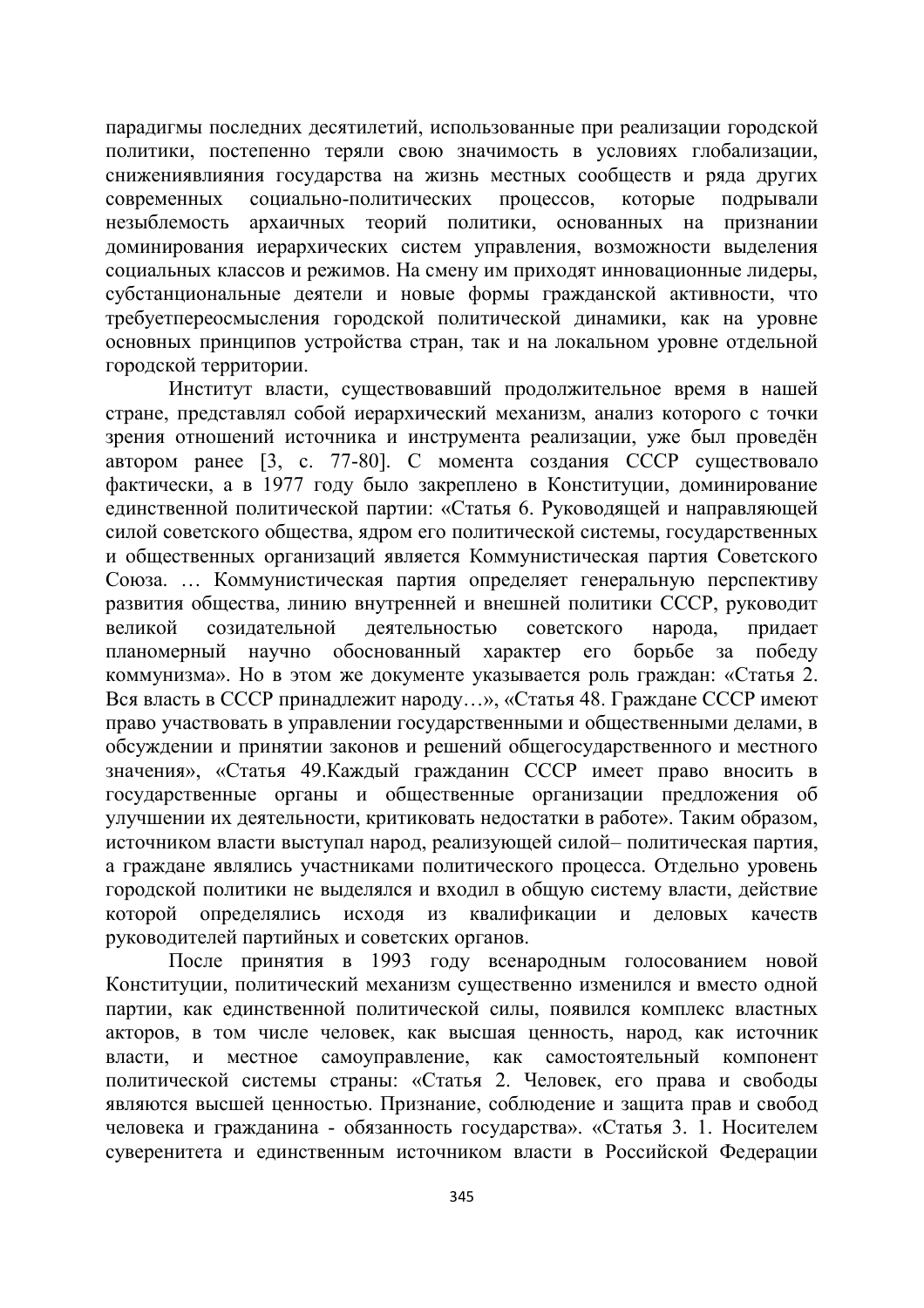является её многонациональный народ... 4. Никто не может присваивать власть в Российской Федерации. Захват власти или присвоение властных полномочий преследуется по федеральному закону». При этом возникла системная проблема, так как, с одной стороны, не было дано однозначного определения такому социальному феномену, как народ, но ему приписывается сущность источника власти. С другой стороны, человеку, как гражданину, приписываются права и свободы, которые непосредственно действуют. Это значит, что в государстве признаётся существование абстрактной сущности народа, как источника власти, и реальной сущности – гражданина, как источника действий. Для преодоления этого системного противоречия и создания целостной структуры, связывающей всех акторов в единый организм с возможностью целенаправленной деятельности, используют один из двух принципов реализации политики или их комбинацию: «вертикаль власти» и «гражданское общество».Использование исключительно вертикали власти приводит к тому, что замещается источник власти, вместо народа им становится элита, а в крайнем варианте – верховный правитель, и в итоге формируется закрытая система, главной системной целью которой является гомеостазис – сохранение своего состояния, что вынуждает сокращать свободу самостоятельных акторов. В политической интерпретации такая система называется консервативной, а права и свободы граждан в данной системе ограничены установленными пределами, которые определялись исходя из замысла правящей элиты. Субъекты вертикали власти – институты, которые описывают права и свободы граждан, устанавливают эти права и свободы, следят за соблюдением прав и свобод, вынуждают граждан не нарушать права и свободы других, ликвидируют недовольство «нарушителей». Как результат деятельности «вертикали власти»: происходит ограничение не описанных прав и свобод, снижение инициативы и самоорганизации граждан, но сохраняется стабильность системы, приводящая к неизбежному снижению устойчивости в условиях меняющегося окружения. Подобные закрытые системы могут долго существовать только при отсутствии внешних воздействий, либо в том случае, если эти внешние воздействия компенсируются ответными реакциями. Если внешние системы (государства) оказывались более эффективными, противодействие их влиянию неизбежно ведёт к ослаблению закрытой системы и, в итоге, её разрушению. Именно так произошло с Советским Союзом и другими закрытыми политическими режимами, которые не выдержали глобальной конкуренции с более эффективными обществами.

Альтернативой вертикали власти является гражданское общество, которое представляет собой открытую систему, способную не только меняться, в результате внешних воздействий, но и сохранять свою целостность, развивая внутреннюю организационную структуру. Обеспечивается это в том случае, если носителем власти является не абстрактная сущность «народ», а активные деятели, способные объединяться в различные коллективные структуры, устойчивость которых определяется текущими окружением открытой системы, с помощью специального механизма реализации прав и свобод, который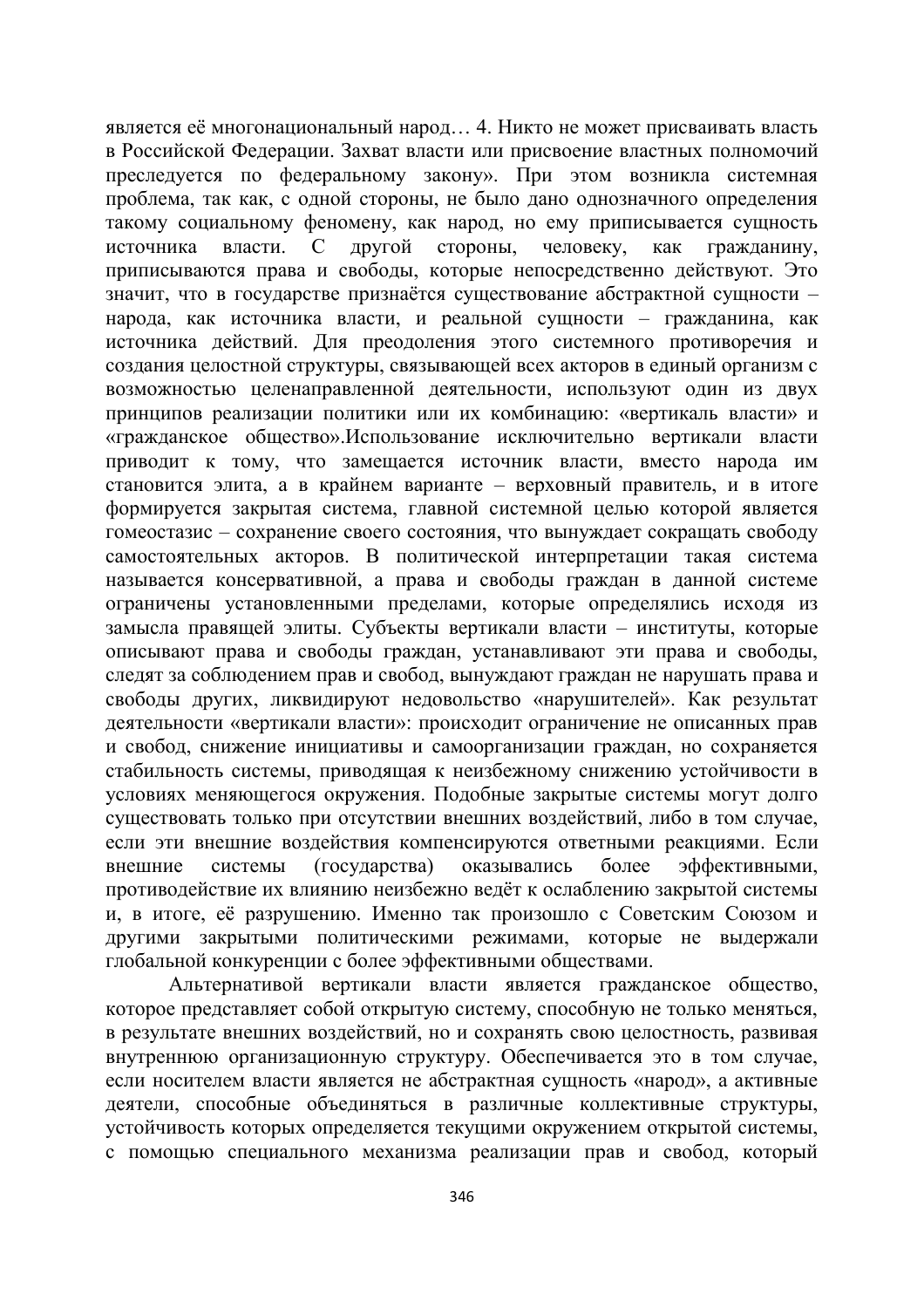получил название public participation (общественное участие). В этом случае права и свободы человека и гражданина будут непосредственно действовать (ст. 18 Конституции), осуществится поддержка инициативы и самоорганизации, но возрастёт степень ответственности участников и требования к людям. В этих условиях необходимо выравнивание отношений, что и даст системе большую пластичность, а частая смена статусов у людей приведёт к конвергенции прав и свобод граждан. В контексте современной терминологии, в качестве активных участников общественного участия выделяются лица принимающие решения, наделенные полномочиями принимать решения и несущие ответственность за последствия принятого решения, а также стейкхолдеры- отдельные группы агрегированных интересов (жители, НКО, представители бизнеса, власти и другие), интересы которых могут быть напрямую или косвенно затронуты в результате принятого решения  $[4, c. 85-91]$ .

Анализ современного противостояния принципов «вертикаль власти» и «гражданское общество» в нашей стране, проведённый автором [5, с. 60-66], показывает, что институты гражданского общества значительно эффективнее используют имеющиеся ресурсы, особенно в отдельных общественных сегментах, в том числе и на уровне формирования общественных пространств,а вертикаль власти поддерживает свой гомеостазис экстенсивно, что не может продолжаться долго, особенно в условиях турбулентности современной социально-экологической системы.

Проиллюстрируем реализацию иерархического принципа управления и его пределов использования в современном обществе, опираясь на опыт Омска в озеленении и развитии общественных пространств в период с конца 40-х годов прошлого века до настоящего времени. Точкой отсчёта примем момент смены руководителя Омска, когда председателем Горисполкома был назначен Н.А.Рождественский, который, исходя из личных предпочтений, приступил к созданию так называемого «города-сада». До сих пор не установлен сам факт официального существование такого статуса, но городская мифология настойчиво приписывает его Омску периода 50 – 70 годов прошлого века [6]. Наше исследование не ставит задачу поиска истины по вопросу определения правильности статуса, но нас интересует вопрос о том, как связан механизм реализации городской политики и её последствий с устойчивостью и развитием города.

Итак, публичный статус города-сада стал результатом последовательной городской политики, реализуемой руководством города. Этот бренд был красив, хоть и не совсем верен, если разбирать значение термина «город-сад» с научной точкой зрения. Тем не менее, в степи было высажено большое количество деревьев, организованы парки со скверами, вдоль главных улиц появились яблоневые аллеи [7]. Однако после политических событий начала 90-х годов прошлого века, когда система городского управления кардинально изменилась, преобразовавшись в местное самоуправление – самостоятельную ветвь, отделённую от вертикали государственной власти, городская политика приобрела другие цели, которые формулировались новым руководством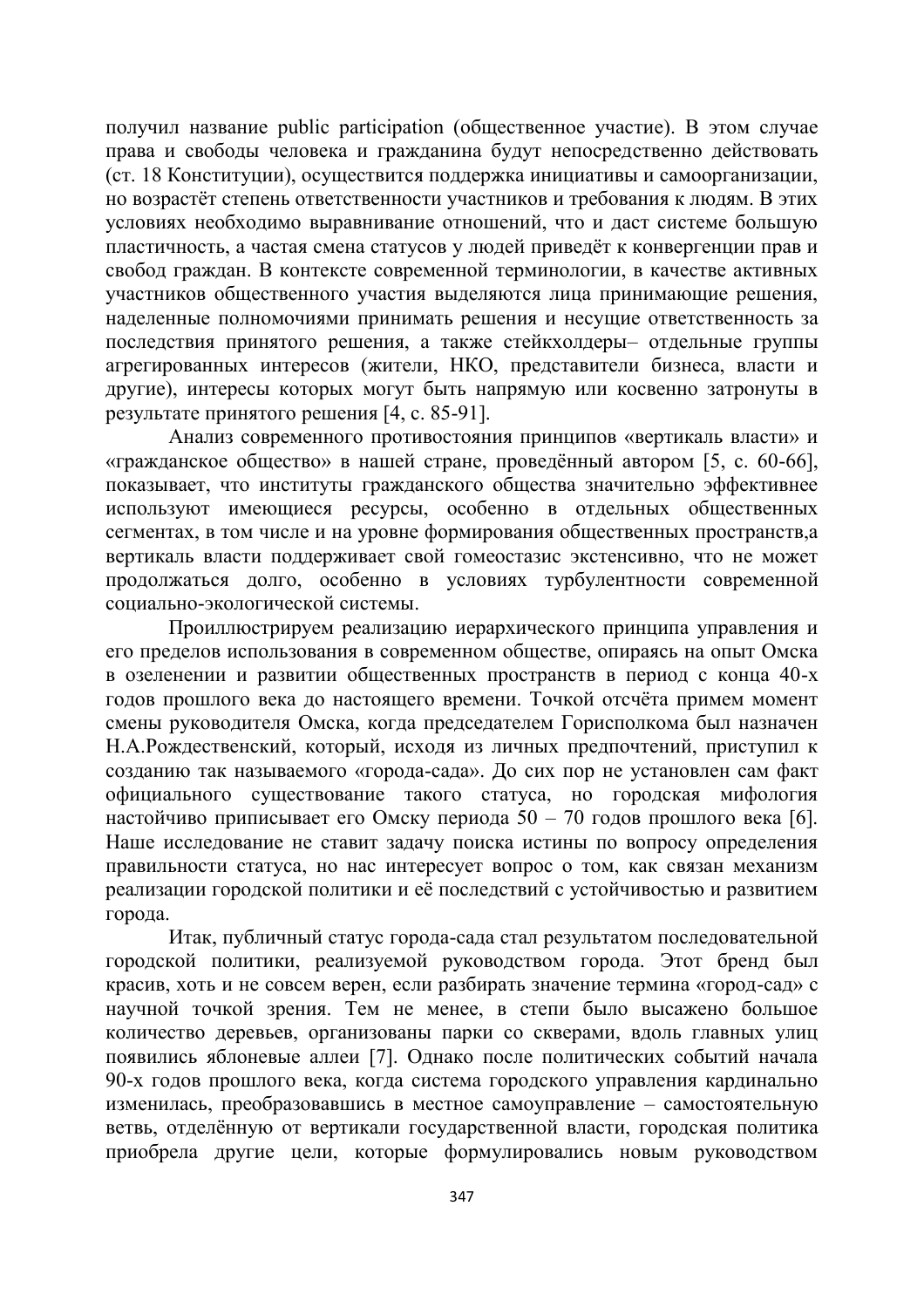города. Условия экономической трансформации поставили иные задачи для города, прежде всего – монетизацию территории и формирование независимого городского бюджета. Улицы стали расширяться и вдоль них появлялись огромные рекламные конструкции, а деревья и высокий кустарник вырубался. Постепенно город избавился от плотного заслона пешеходных дорожек от проезжающего мимо транспорта, но это не привело к негативному отношениюгорожан к происходящему, которые в своём большинстве не обладали достаточными компетенциями по урбанистике и городской экологии, потому не знали, что теряли. Руководство муниципалитета, не имея негативной реакции от жителей на свою деятельность, но получаяхорошо артикулированный и аргументированный запросотнаиболее деятельных предпринимателей, в середине двухтысячных решило, что парки и скверы - это «новый ресурс» для развития территории, если под таковым понимать интенсивное использование пространства для производства товаров и предоставления услуг. Фактически, элементы озеленения, которые создавали комфорт и обеспечивали защиту здоровья омичей от плохого воздуха, превратились в площадки под строительство новых офисов, магазинов, домов, в результате в течении нескольких лет исчезло то, что хоть как-то могло оправдать для Омска публичный статус города-сада. Однако в этой ситуации горожане начали чаще заявлять свои требования к экологии города и общественным пространствам. Эксперты и активисты заговорили о том, что современный город – это не только здания, сооружения и дороги, но и люди, которые в нём живут, работают, отдыхают и занимаются другими разнообразными видами деятельности. Человеку, в своей повседневной активности в условиях существенной урбанизации среды постоянно приходится выходить за пределы своего локального окружения и пользоваться общими пространствами совместно с другими. Горожанину практически каждый день нужно прогуливаться, отдыхать в тени или загорать на солнце, бродить со своим домашним питомцем или играть с детьми во дворе. Современные люди думают о своём здоровье, потому нуждаются в беговых дорожках, тренажёрах, лыжных трассах, стадионах, площадках для игры с мячом или шайбой. Такова повседневная жизнь и именно критерий комфортности общественных пространств становится самым важным для горожан, а в условиях современной глобализации и мобильности, люди могут теперь выбирать лучшее место для жизни. Возникает конкуренция между городами за человеческий капитал, без прироста которого территория перестанет развиваться. И тем, кто руководит городом, надо отдавать себе отчёт, что на эти новые вызовы ответ должен быть получен быстро, иначе Омск опустеет и деградирует, как бывает иногда с крупными городами, остановившимися в развитии.

На подобные утверждения небольшого количества независимых экспертов, руководители города по традиции отвечали, что они знают, что делать и готовы предлагать «свои» проекты благоустройства и развития. Но, в отличие от периода существования «города-сада», горожане не только не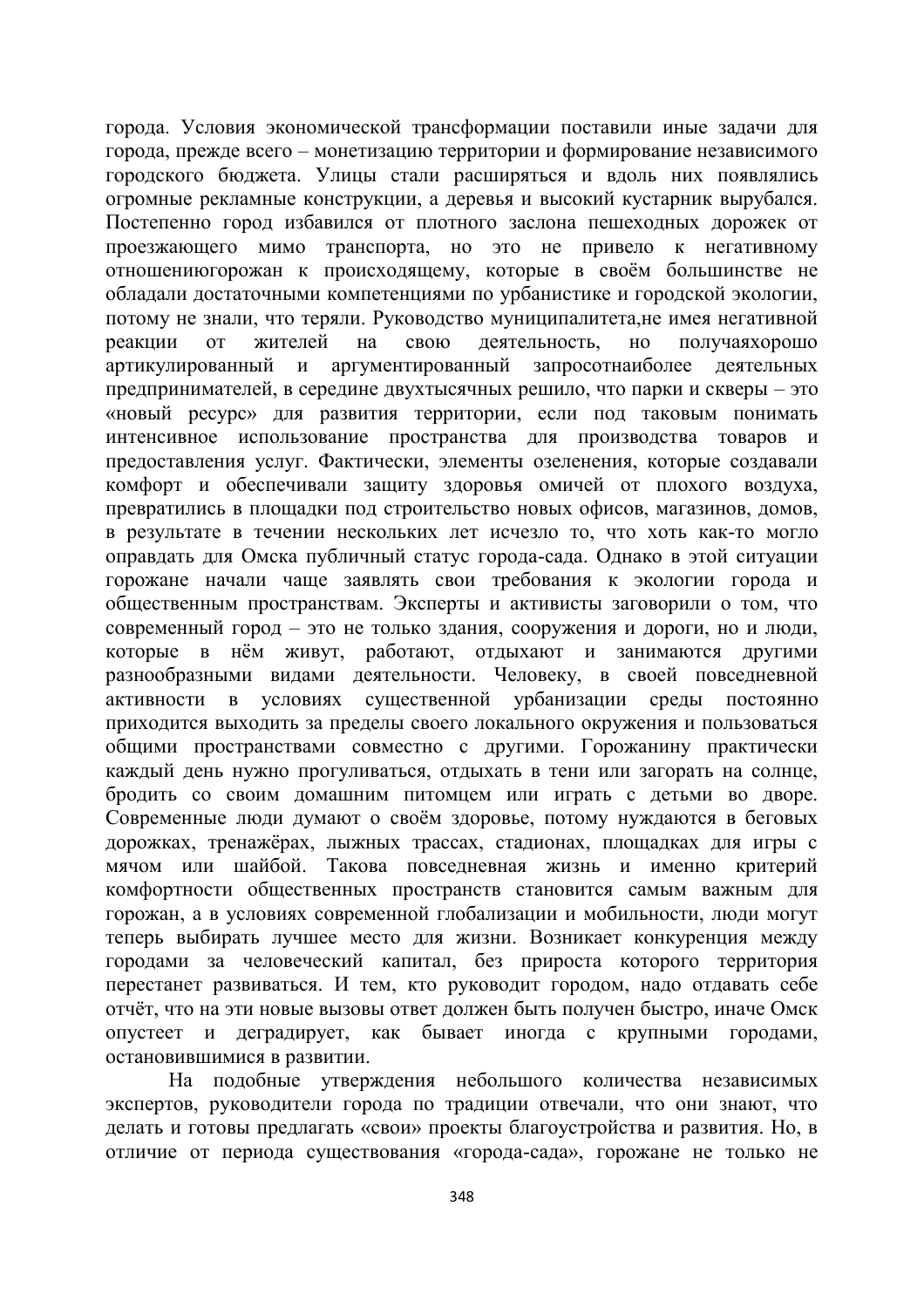поддерживали «инициативу сверху», но и постоянно протестовали, замечая любое отличие реализованного проекта от обещанного, как следствие, находилось много критиков, как среди простых жителей, так и в сообществах экспертов, которые заявляли, что администрация выполняет свою работу недостаточно качественно. Такой конфликт, как уже было сказано выше, основан на положениях урбанполитики, которая доказала, что решения сверху («вертикаль власти»), даже профессионально подготовленные, не принимаются людьми на уровне города. Тем самым и омский опыт подтвердил общемировую и общероссийскую тенденция повышения важности учёта интереса отдельного человека в решении о развитии территории, где он живёт, тем более чтоОмск, имеет достаточную для анализа предысторию «роста снизу».

Начиная с 2012 года, когда в Омске одновременно сменились руководители региона и города, был всплеск активности инициативных идей по  $\overline{12}$ развитию нашей территории [8, с. 9-17]. Своеобразным рубежом можно считать ряд проектных сессий 2013-2014 года, по разработке стратегии Омской области, инициированные командой нового губернатора, на которые были приглашены и реально участвовали люди самых разных уровней общественных и профессиональных компетенций и статусов в органах власти и гражданском обществе. Уличные, активисты, блогеры, общественники, эксперты по различным направлениям, предприниматели работали вместе с руководителями ведомств, начальниками администраций и директорами предприятий. Возможно, именно на этих сессиях люди поняли, что они не противники друг другу и хотят практически одного и того же – чтобы Омск развивался, только цели и задачи развития могли быть разными и требующими согласования между собой. После этого руководители региона уже регулярно появлялись на неформальных публичных мероприятиях, участвуя в их работе, сокращали социальную дистанцию с горожанами, независимо от их предпочтений. В качестве характерного примера можно привести визит в 2013 году руководителя регионана Городской пикник, который был организован инициативной группойомичей. Губернатор решил подойти к открытой площадке «Строим город сами» и попросил помощи в организации пространства заброшенной территории Омской крепости. Такое движение на сближение позиций было позитивно принято акторами гражданского общества, которые согласились работать без финансирования, но при организационной поддержке Министерства культуры Омской области и местных депутатов всех уровней, и за несколько месяцев провели открытый конкурс видения крепости среди всех желающих. Было собрано 39 предложений от людей и коллективов, выбраны лучшие, переданные для профессиональной переработки четырём командам архитекторов, которые разработали свои варианта для городского пространства «Омская крепость». Однако далее произошёл «системный сбой», так как руководство региона не смогло в должной мере привлечь к проекту администрацию города, у которой был свой вариант развития общественного пространства, а прислушиваться к инициативам «снизу» они оказались не готовы. В итоге, муниципалитет отказался от согласованной ранее процедуры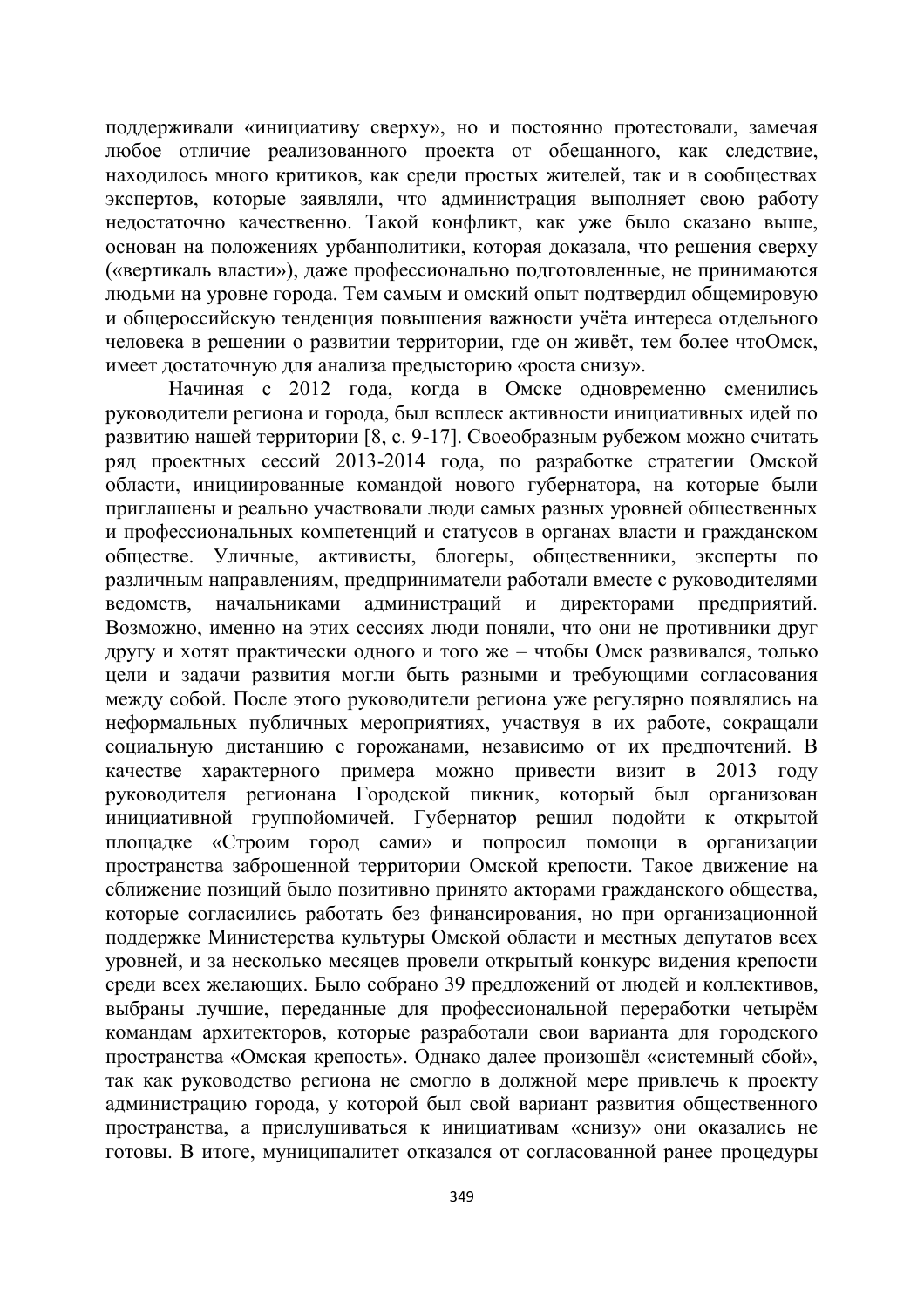общественного обсуждения и принял решение «за закрытыми дверями», результаты которого привели к тому, что здания отремонтировали, но сама Омская крепость оказалась в таком виде не нужна городскому сообществу, а конкурс на её освоение признаётся несостоявшимся уже несколько раз.

Затем в Омске был относительно положительный опыт учёта мнения горожан при благоустройстве исторической улицы – Любинского проспекта, несмотря на то, что первоначальный вариант преобразования центра города за счёт помощи крупного налогоплательщика, опубликованный в начале 2015 года, так возмутил омичей, что мгновенно организовалась инициативная группа «ЛУЧ – Любинский удобный для человека», которая смогла показать всю абсурдность создания на исторической улице сплошной парковки в угоду частным интересам нескольких предпринимателей. Надо отдать должное спонсору, он отказался от своего варианта и организовал серию публичных мероприятий по разрешению конфликта с горожанами. Не все замечания были учтены, но Омск получили комфортную улицу, наполненную активностями, а гражданское общество приобрело положительный опыт выполнения своих запросов методами общественного участия.

Ещё одна попытка сделать активного горожанина заказчиком общественных пространств была предпринята в 2017 году, когда институт Стрелка при поддержке государства и инвесторов, разрабатывал концепции благоустроенных общественных пространств в нескольких городах. Омск был включен в их перечень и именно тогда архитектор Ефим Фрейдин предложил инициативной группе реализовать проект «Город решает», основанный на существующем опыте вовлечения горожан в соучаствующее проектирование, в результате которогогорожане сформулировали запрос на изменение и видение территории, а две группы архитекторов разработали концепции развития набережных Иртыша и Оми. Концепции получили высокую оценку профессионального сообщества и жителей, были современные, красивые и могли стать драйвером развития Омска, но администрация города исключила готовые решения из рассмотрения и заказала новый проект, вызвавший как критику со стороны профессионалов, так и непонимание со стороны активных горожан. Опять повторился сценарий разрыва социальных связей с победой вертикали власти над гражданским обществом, приведшийк усилению социальной апатии и увеличению потока миграции активных людей в более прогрессивные города. И такая ситуация будет повторяться до тех пор, пока руководители города не поймут, что ключевым заказчиком на общественные пространства должен стать активный горожанин.

При этом, процедура, обеспечивающая вовлечение жителей в проектирование общественных пространств с самой первой стадии, хорошо известна и уже имеет опыт применения в Омске. Второй сезон проекта «Город решает: развитие общественных пространств», поддержанный фондом президентских грантов, доказал это ещё раз[9]. Были выбраны небольшие пространства, на которых существовали инициативные сообщества, которые за год обучились современным методам развития территорий, поработали с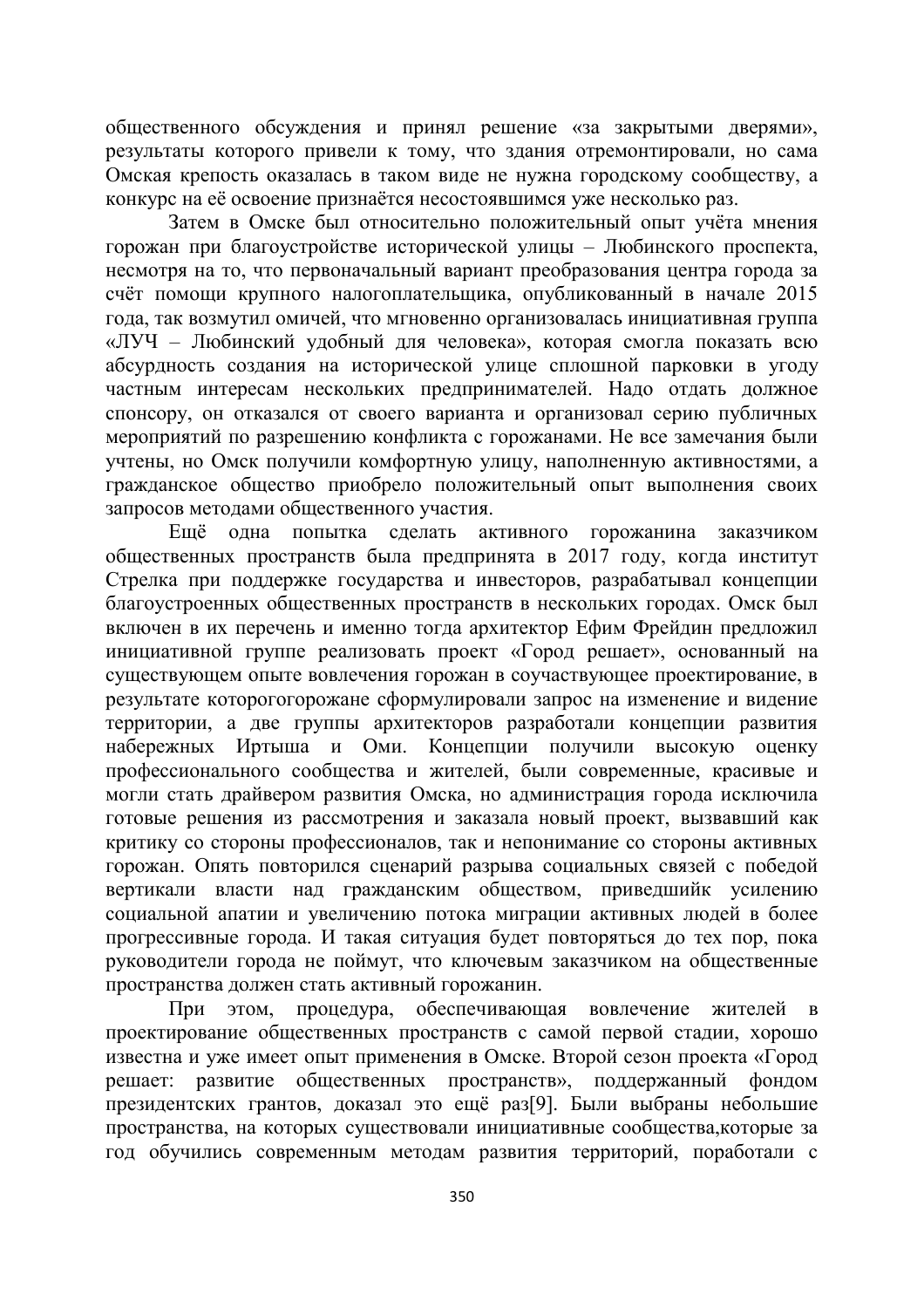заинтересованными сторонами и экспертами, сформулировали видение будущего своего пространства, а архитекторы разработали дизайн-проект. Некоторые элементы проектов удалось реализовать сразу, другие запланированы на будущее, один дизайн-проект победил в конкурсе, организованном администрацией Омска, а его выполнение будет финансироваться в очередном году по федеральной программе. В самом конце проекта администрация города обратила внимания на наши технологии вовлечения и попросила провести подобные мероприятия для городского парка «Зелёный остров». Оказалось, что горожане готовы участвовать в работе, а два мероприятия посетили более 180 человек, при этом, в процессе проектных сессий люди активновносили очень хорошие предложения и не боялись критиковать стереотипы, которые часто транслировала администрация. Спустя полгода, основываясь на сформулированных видениях, архитектор Андрей Сергеев разработал концепцию городского парка «Зелёный остров», которую омичи вновь активно обсуждали, внося свои пожелания, а архитектурноградостроительный совет утвердил её для реализации. Остаётся надежда на то, что руководители города доведут начатое дело до логического завершения и парк «Зелёный остров» станет таким, каким его хотят видеть омичи. Тогда этот опыт превратиться в комплексный кейс для новой урбанполитики общественных пространств, основанной на технологии формирования запроса от граждан с последующей профессиональной экспертизой и организационным обеспечением со стороны администрации города.

# СПИСОК ЛИТЕРАТУРЫ

1. Костарев, С.В. Урбанизация как фактор динамики культуры // Омский научный вестник. – Омск, 2012. – № 5. – С. 233-236.

2. Handbook of Politics: State and Society in Global Perspective / Edited by Kevin T. Leicht and J. Craig Jenkins. – Springer,  $2010. -668$  p.  $(423 - 440)$ 

3. Костарев, С.В. Феномен общественного участия в реализации естественного права // Международные юридические чтения: Мат. научнопрактической конференции. Часть 1. – Омск, 2008. – С. 77-80.

4. Костарев, С.В.Стейкхолдеры социального проекта: определение и анализ // Инновационная экономика и общество. – Омск: ОмГУПС, 2016. – № 3.  $- C. 85-91.$ 

5. Костарев, С. В. «Гражданское общество» versus «вертикаль власти»: конкуренция в информационном пространстве // Человек и общество в нестабильном мире: материалы международной научно-практической конференции. . – Омск: ОмЮА. 2018. – С. 60-66.

6. История озеленения города [Электронный ресурс] / Омск. РФ. Официальный портал администрация города Омска. – Режим доступа: https://admomsk.ru/web/guest/news/greenery/history. Дата обращения: 10.04.2020.

7. Котова, Е.С. Город-сад: альтернативная концепция формирования городской среды [Электронный ресурс] / Лабиринт. Журнал социально